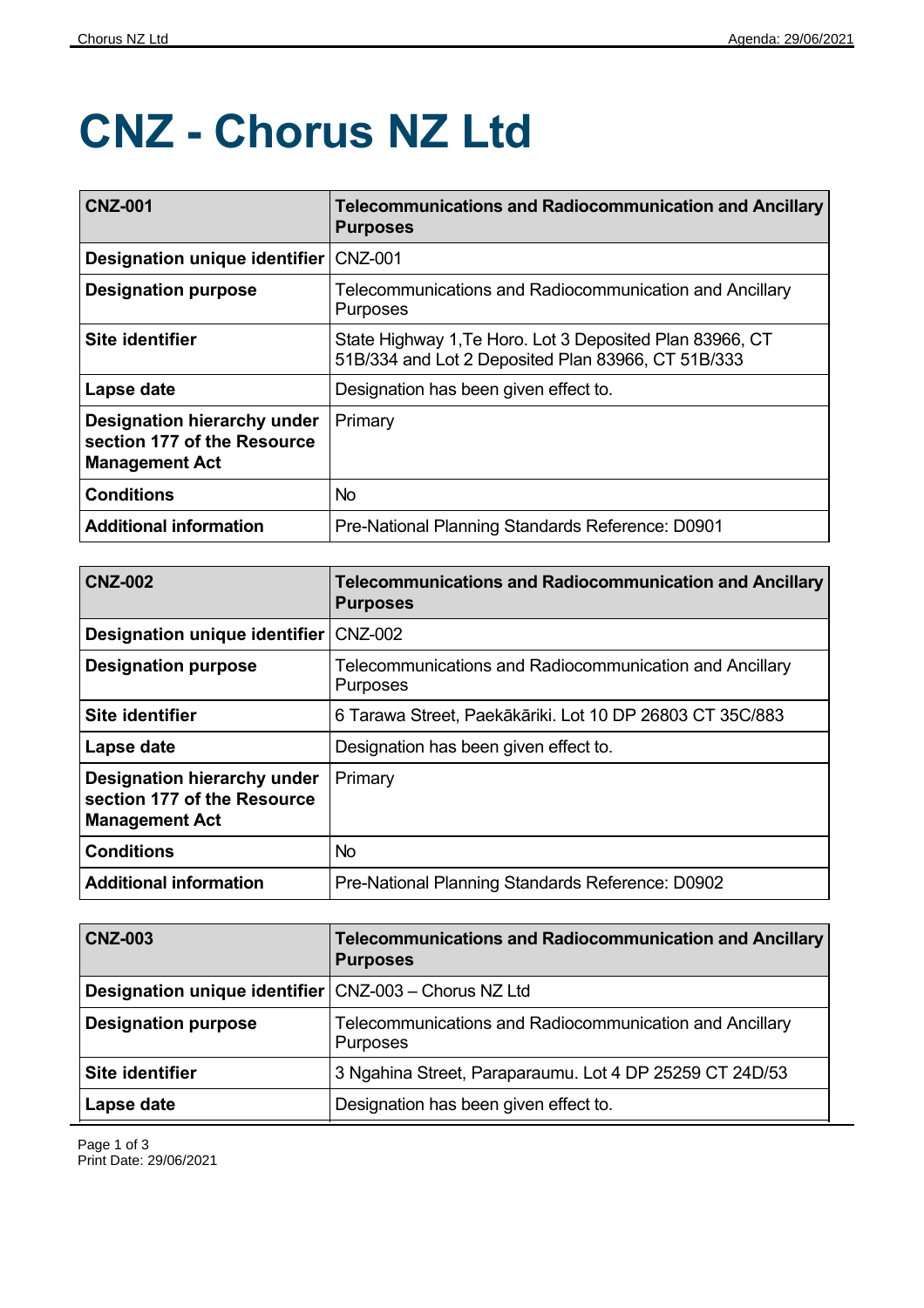| <b>Designation hierarchy under   Primary</b><br>section 177 of the Resource<br><b>Management Act</b> |                                                  |
|------------------------------------------------------------------------------------------------------|--------------------------------------------------|
| <b>Conditions</b>                                                                                    | No.                                              |
| <b>Additional information</b>                                                                        | Pre-National Planning Standards Reference: D0903 |

| <b>CNZ-004</b>                                                                      | <b>Telecommunications and Radiocommunication and Ancillary</b><br><b>Purposes</b> |
|-------------------------------------------------------------------------------------|-----------------------------------------------------------------------------------|
| Designation unique identifier                                                       | CNZ-004 - Chorus NZ Ltd                                                           |
| <b>Designation purpose</b>                                                          | Telecommunications and Radiocommunication and Ancillary<br><b>Purposes</b>        |
| Site identifier                                                                     | 346 Te Moana Road, Waikanae. Lot 59 DP 18250 CT 35C/871                           |
| Lapse date                                                                          | Designation has been given effect to.                                             |
| Designation hierarchy under<br>section 177 of the Resource<br><b>Management Act</b> | Primary                                                                           |
| <b>Conditions</b>                                                                   | <b>No</b>                                                                         |
| <b>Additional information</b>                                                       | Pre-National Planning Standards Reference: D0904                                  |

| <b>CNZ-005</b>                                                                      | <b>Telecommunications and Radiocommunication and Ancillary</b><br><b>Purposes</b> |
|-------------------------------------------------------------------------------------|-----------------------------------------------------------------------------------|
| Designation unique identifier   CNZ-005 - Chorus NZ Ltd                             |                                                                                   |
| <b>Designation purpose</b>                                                          | Telecommunications and Radiocommunication and Ancillary<br><b>Purposes</b>        |
| Site identifier                                                                     | Mill Road, Otaki . Sec 1 SO 36341 CT 37D/901                                      |
| Lapse date                                                                          | Designation has been given effect to.                                             |
| Designation hierarchy under<br>section 177 of the Resource<br><b>Management Act</b> | Primary                                                                           |
| <b>Conditions</b>                                                                   | <b>No</b>                                                                         |
| <b>Additional information</b>                                                       | Pre-National Planning Standards Reference: D0905                                  |

| <b>CNZ-006</b>                                               | Telecommunications and Radiocommunication and Ancillary<br><b>Purposes</b> |
|--------------------------------------------------------------|----------------------------------------------------------------------------|
| <b>Designation unique identifier CNZ-006 - Chorus NZ Ltd</b> |                                                                            |
| <b>Designation purpose</b>                                   | Telecommunications and Radiocommunication and Ancillary<br>Purposes        |
| Site identifier                                              | Hadfield Road, Waikanae. Lot 2 DP 43256 CT 51C/476                         |